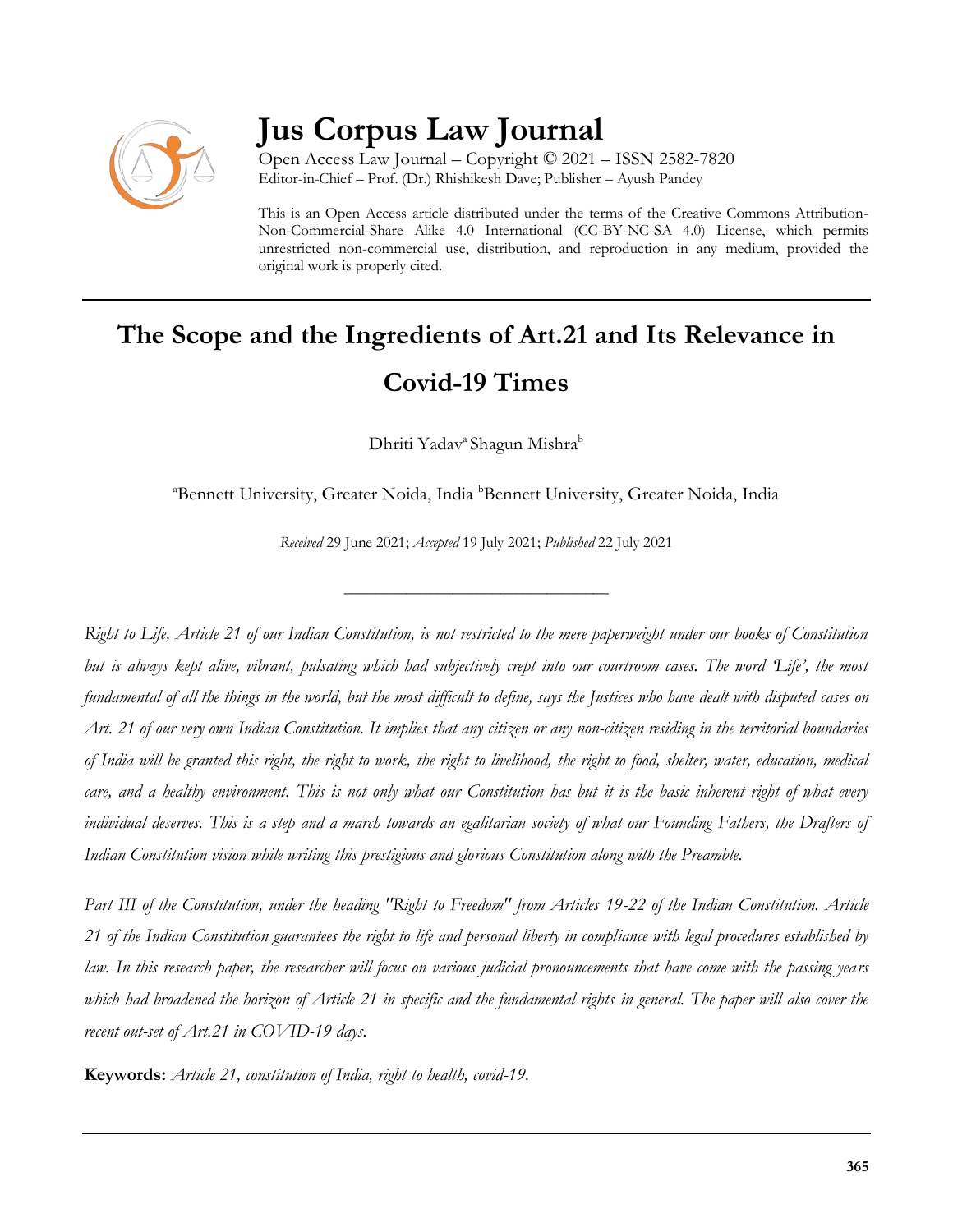### **INTRODUCTION**

Article 21 is one of the most significant Articles holding prime importance in Part III of Fundamental Rights of our Constitution. These fundamental rights are enforceable against the State mentioned in Article 12 of our Indian Constitution. Article 13 of our Constitution says specifically that if any law is made infringing or is inconsistent or derogatory to the Fundamental rights of citizens and or non-citizens, those laws will be held void. In *Maneka*  Gandhi v. Union of India,<sup>1</sup> the Supreme Court brought Art. 21 a new meaning and gave it a new dimension by ruling that the right to life is not only a physical right but rather requires the right to live with human dignity*.*

On examining the pertinent remarks made by eminent author Justice B. L. Hansaria in the introduction of his book, *Right to Life and Liberty under the Constitution* said that:

"Article 21 forms the fundamental primary and the very soul of Part III of Indian Constitution, it has always done justice to people and given to them what they desired from it. It is capable of expanding more with the social and political changes, the drafters of the Constitution must have been happy in heaven while looking down as to how this whole Article is deeply and greatly interpreted and applied subjectively for the justice of the individuals. Law is never still; it cannot be. It has also to be moulded by deft hands to meet the challenge of time as and when the situation calls for it, as, it has been well propounded that life of the law is not logic, it is experience."

Any individual can be denied his Right to life and personal liberty only when it under the procedure established by a VALID law, it should be done in competency with the legislative powers of the law-making authority. If the law is established as invalid that law will be ultra vires to the Constitution and will be null and void and will not any effect. Article 21 is tested and contemplated in consonance with the **Golden Triangle of the Indian Constitution**, Article 14, 19, and 21. The *A.K. Gopalan Case*<sup>2</sup> approach came when the court ruled that the process envisioned by Article 21 must be just and equitable, not arbitrary, fanciful, or oppressive,

<sup>1</sup> *Maneka Gandhi v Union of India* 1978 AIR 597

*<sup>2</sup> AK Gopalan v Union of India* 1950 AIR 27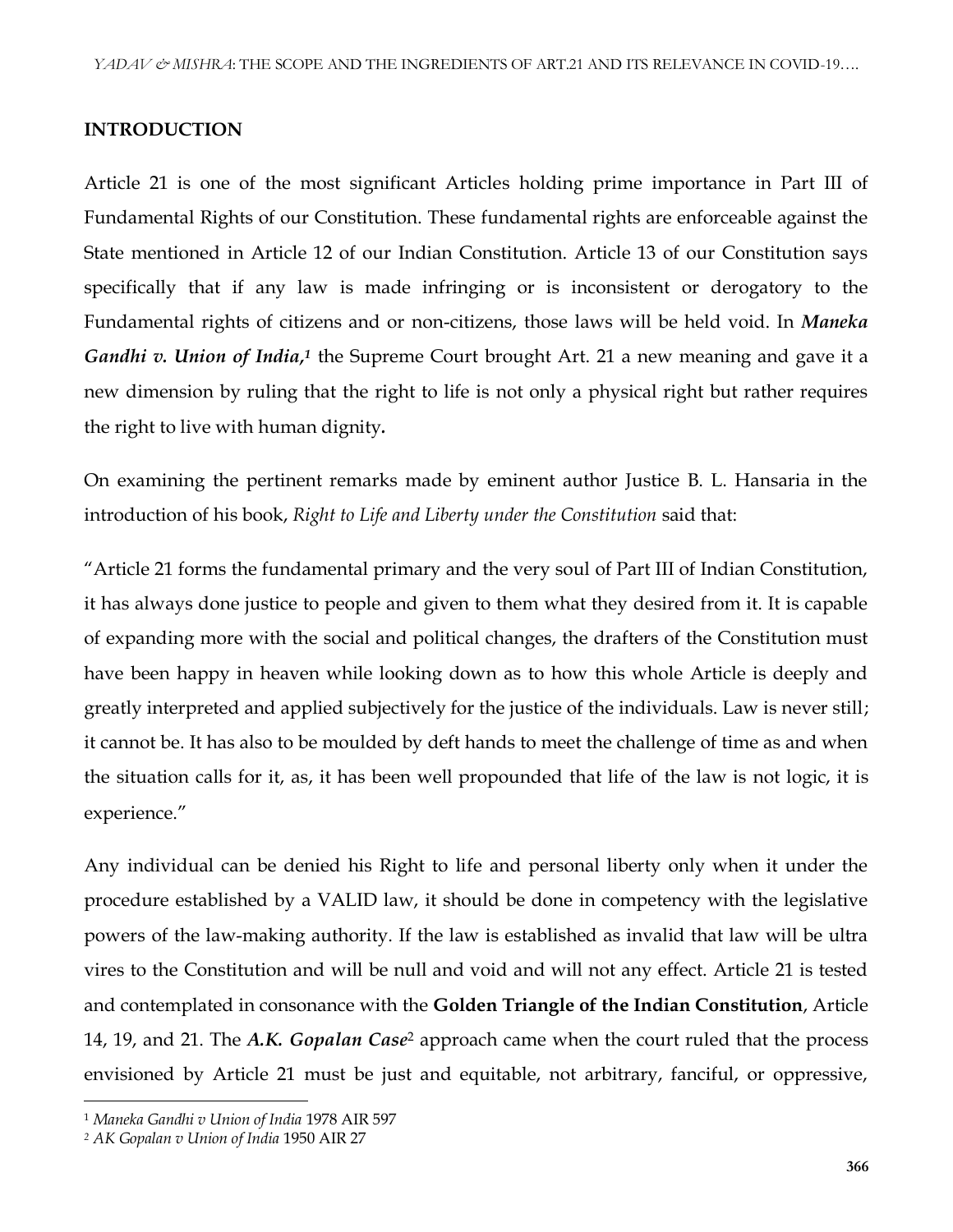thereby incorporating natural justice concepts. The golden triangle of Articles 14, 19, and 21 rights was established by the requirement that procedures depriving a person of life or personal liberty be non-arbitrary, lawful, just, and reasonable.

In *Francis Coralie Mullin vs. UT of Delhi<sup>3</sup> (Francis Coralie, 1981)* Bhagwati J., held and stated that: *"the magnitude and the contents of this Right under Article 21, depends on the economic development rate at which the country is growing, but much more emphasis be laid that in any situation whatsoever, the right to the basic and bare necessities of life of the human self – these cannot be breached, and it is to be upheld in all circumstances".* In *Bandhua Mukti Morcha vs. Union of India, 4* the question that arose in front of the Supreme Court judges was regarding bondage and exploitation of labourers, where again the learned Bhagwati J., states that *"Article 21 includes the right to live with human dignity which is free from all forms of exploitation, this has gained its roots from the Directive Principles of State Policy in our Constitution of Article 39 clause (e) and (f), Article 41 and Article 42, it includes protection of health and safety and strength of its workers, both men and women and children of tender age who are more susceptible to the exploitation and atrocities, opportunities be given to them to grow and learn in a healthy and safe environment with freedom and human dignity. No State has any right to deprive its citizen of enjoying these basic essentials".* The most important and landmark case, *MC Mehta vs UOI<sup>5</sup> (Shriram- Oleum Gas),* where the Supreme Court took a favourable decision and upheld that Article 21 of the Indian Constitution, provides for relief against the leakage of oleum gas which has undoubtedly resulted in the loss of the number of lives and damage to the health of innumerable people and the traces which can be observed even today. Article 21 also covers the Right to relief from the ill effects on the human body by the X-Rays on the people working under Bharat Electronics Ltd.<sup>6</sup> The sewage workers<sup>7</sup> and the workers working in industries indulging in hazardous and harmful employment<sup>8</sup> also had a right to work inhumane working conditions and they should also get compensation from the Government in cases of any injury or death while in course of

 $\overline{a}$ 

<sup>3</sup> *Francis Coralie Mullin v UT of Delhi* AIR 1981 SC 746

<sup>4</sup> *Bandhua Mukti Morcha v Union of India* AIR 1984 SC 802

<sup>5</sup> *MC Mehta v UOI* AIR 1987 SC 1086

<sup>6</sup> *MK Sharma v Bharat Electronics Ltd* AIR 1987 SC 1792

<sup>7</sup> *Delhi Jal Board v National Campaign for Dignity & Rights of Sewage and Allied Workers* (2011) 8 SCC 568

<sup>8</sup> *Occupational Health & Safety Association v Union of India* (2014) 3 SCC 547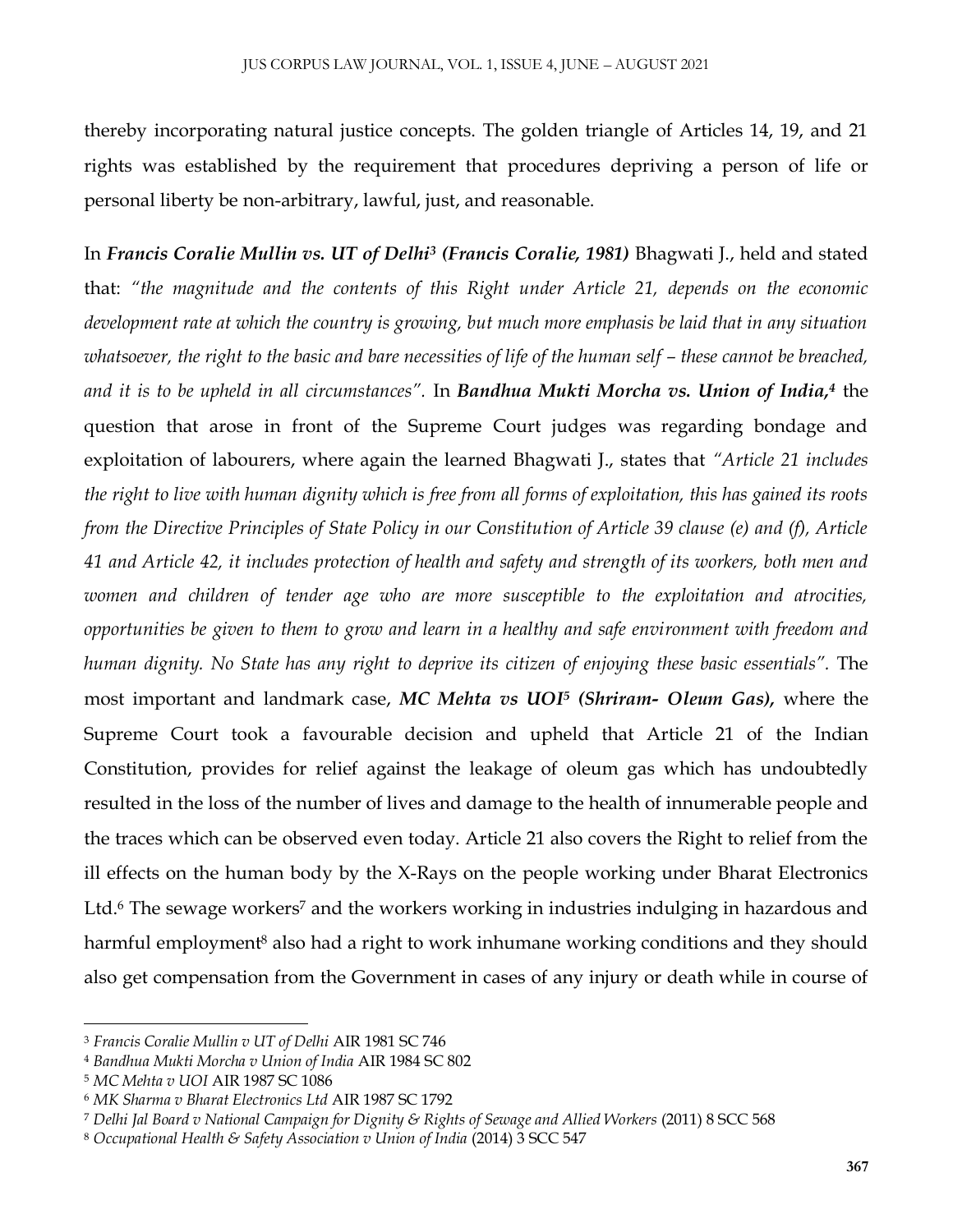employment. It will be a violation of Article 21 of the Indian Constitution if any person is denied timely medical assistance<sup>9</sup> in any Government hospital<sup>10</sup>, but it does not extend to private hospitals<sup>11</sup>. The court has emphasized that State cannot claim a shortage of financial resources to carry out these measures and medical duties aimed at providing sufficient medical care to the citizens. Due to financial limitations, the state cannot escape its constitutional duty to provide sufficient medical care to its people. In *Pravat Kumar Mukherjee v. Ruby General Hospital & Others<sup>12</sup>, it was held that it is an obligation on the* hospital to accept accident victims and patients in critical condition, and it cannot refuse to give them treatment on the grounds that the victim is unable to pay the fee or meet the hospital charges, or that there is no close relative of the victim who can give consent for the same.

On the expansion of Article 21, later also added the Right to livelihood as the court was of the opinion that, no person can live without having the means of living and livelihood, as in order to sustain oneself one needs money in their pockets and hence employment opportunities with a fair and reasonable basic pay are essential.<sup>13</sup> On further extending the horizon of Article 21, it added that the Right to approach a suitable road for people staying in hilly areas is also a fundamental right as *Article 21 embraces not the mere life in an existing manner but also the quality of life lived by individuals* and for residents residing in hilly areas access to the road is almost synonyms to access to life in itself.<sup>14</sup>

On dealing with Right against Sexual Harassment at the workplace, the Court said that sexual harassment is without any doubt is a breach of the Right to personal liberty of an individual, and in *Vishakha v. State of Rajasthan<sup>15</sup>*, the Supreme Court of India ruled that sexual abuse of a woman at her workplace is a blatant and harsh violation of Articles 14, 15 and 21 of the

<sup>9</sup> *Consumer Education and Research Centre v Union of India* (1995) SCC (3) 42

<sup>10</sup> *Paschim Banga Khet Mazdoor Samity v State of West Bengal* AIR 1996 SC 2426

<sup>11</sup> *State of Punjab v Ram Lubhaya Bagga* AIR 1998 SC 1703; Dr B Errabi, 'The Right to Health Care: Need for its

Conversion into Statutorily Enforceable Basic Human Need – An Indian perspective' (1998) XX DLR 51 <sup>12</sup> *Pravat Kumar Mukherjee v Ruby General Hospital & Ors* (2005) CPJ 35 NC

<sup>13</sup> *Olga Tellis v Bombay Municipal Corporation* (1985) 3 SCC 545; *Narendra Kumar Chandla v State of Haryana* (1994) 4 SCC 460

<sup>14</sup> *State of HP v Umed Ram Sharma* AIR 1986 SC 847

<sup>15</sup> *Vishakha v State of Rajasthan* AIR 1997 SC 3011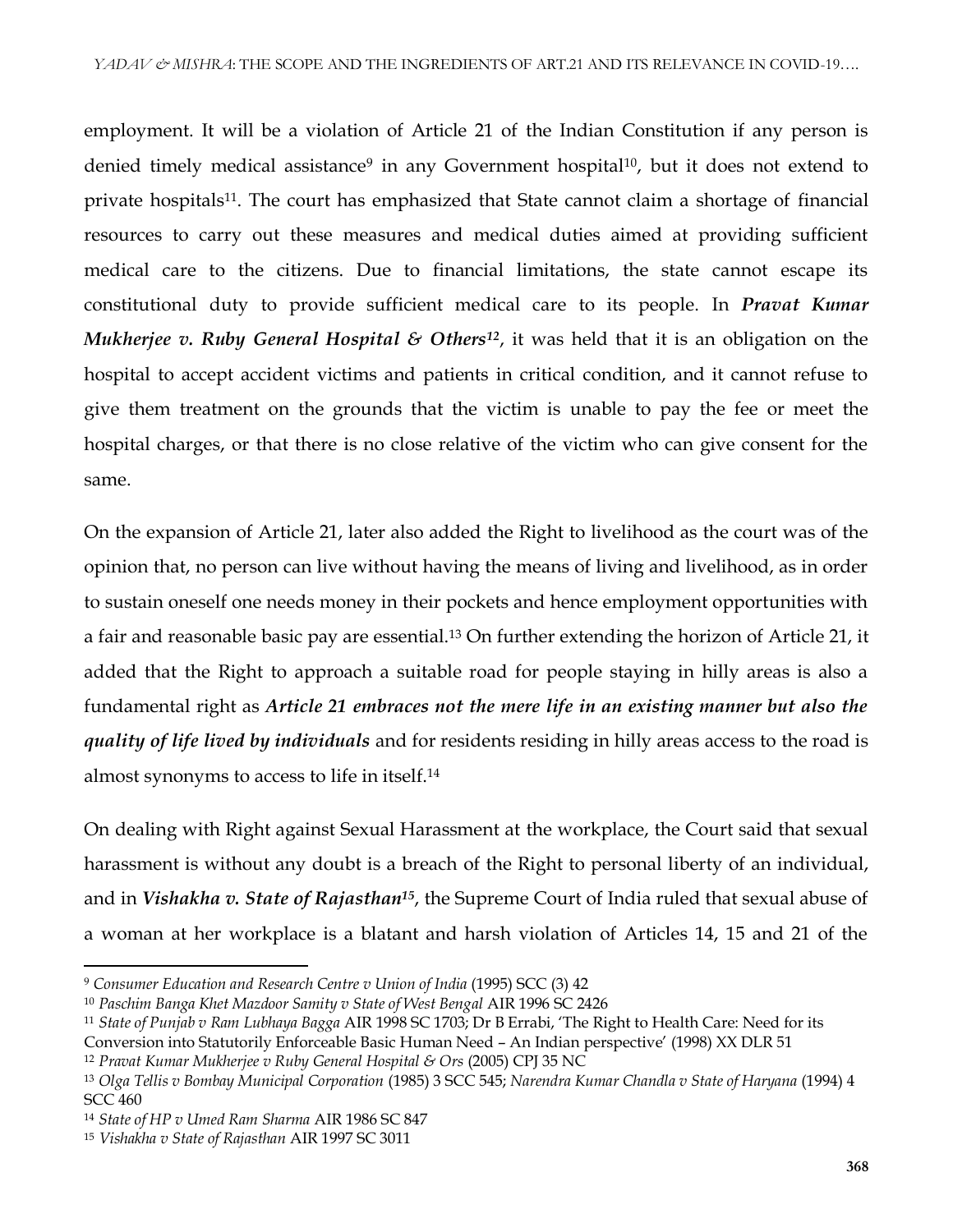Constitution, as it amounts to a violation of gender equality and the right to life and personal liberty, Court also laid down certain guidelines after this landmark judgment to protect the interest integrity and dignity of the woman at workplace.<sup>16</sup> "*Sexual harassment of a female at the place of work is incompatible and inconsistent with the reputation, integrity, and honour of a female and it needs to and must be eradicated from society."<sup>17</sup>* On dealing with cases of Rape, The Supreme Court in *Bodhisattwa Gautam v. Subhra Chakraborty<sup>18</sup>* said that Rape is not only a crime against a woman victim, but it is also a crime against society as a whole. *It devastates a woman's entire psychology and causes her to have major mental breakdowns and society also looks down on her with scorn and derision.* As a result, rape remains the most despised crime on the planet. It is an offence against universal human rights, as well as a violation of the victim's most prized civil freedom, the right to live with dignity guaranteed by Art 21." It also involves and covers within its ambit the Right to Reputation, the Supreme Court stated in *Smt. Kiran Bedi v. Committee of Inquiry<sup>19</sup>* that the right to enjoy one's private integrity dates back to centuries and is essential to human culture.

In *MX of Bombay Indian Inhabitants v. M/s. ZY<sup>20</sup>,* it was stated that you cannot deny employment to an individual on the basis of him/her being HIV positive because the Right to life has the Right to livelihood within its broader concepts. Art. 21 regarding the Right to work says that the State cannot be forced to offer sufficient means of subsistence or employment to people simply by behaving affirmatively. In other terms, no one will blame the government for failing to provide him with jobs. However, if a person's right to livelihood is taken away from him without following a legal process that is both just and equitable, he will appeal the deprivation as a violation of Article 21. In *State of Maharashtra v. Maruti Sripati Dubal<sup>21</sup> ,* the court stated that the right to live with human dignity does not include a forced life with drudgery. People who try to attempt suicide should not be punished but rehabilitated because no person will try to take away their own life unless and until there is a threat to their being.

 $\overline{a}$ 

<sup>16</sup> MP Jain*, Indian Constitutional Law* (5th edn, Kamal Law House, Calcutta 1998) 98

<sup>17</sup> *Ibid*

<sup>18</sup> *Bodhisattwa Gautam v Subhra Chakraborty 1996 AIR 922*

<sup>19</sup> *Smt Kiran Bedi v Committee of Inquiry* 1989 AIR 714; *DF Marion v Minnie Davis* 55 American LR 171

<sup>20</sup> *MX of Bombay Indian Inhabitants v M/s ZY* AIR 1997 Bom 406

<sup>21</sup> *State of Maharashtra v Maruti Sripati Dubal* 1987 Cri LJ 743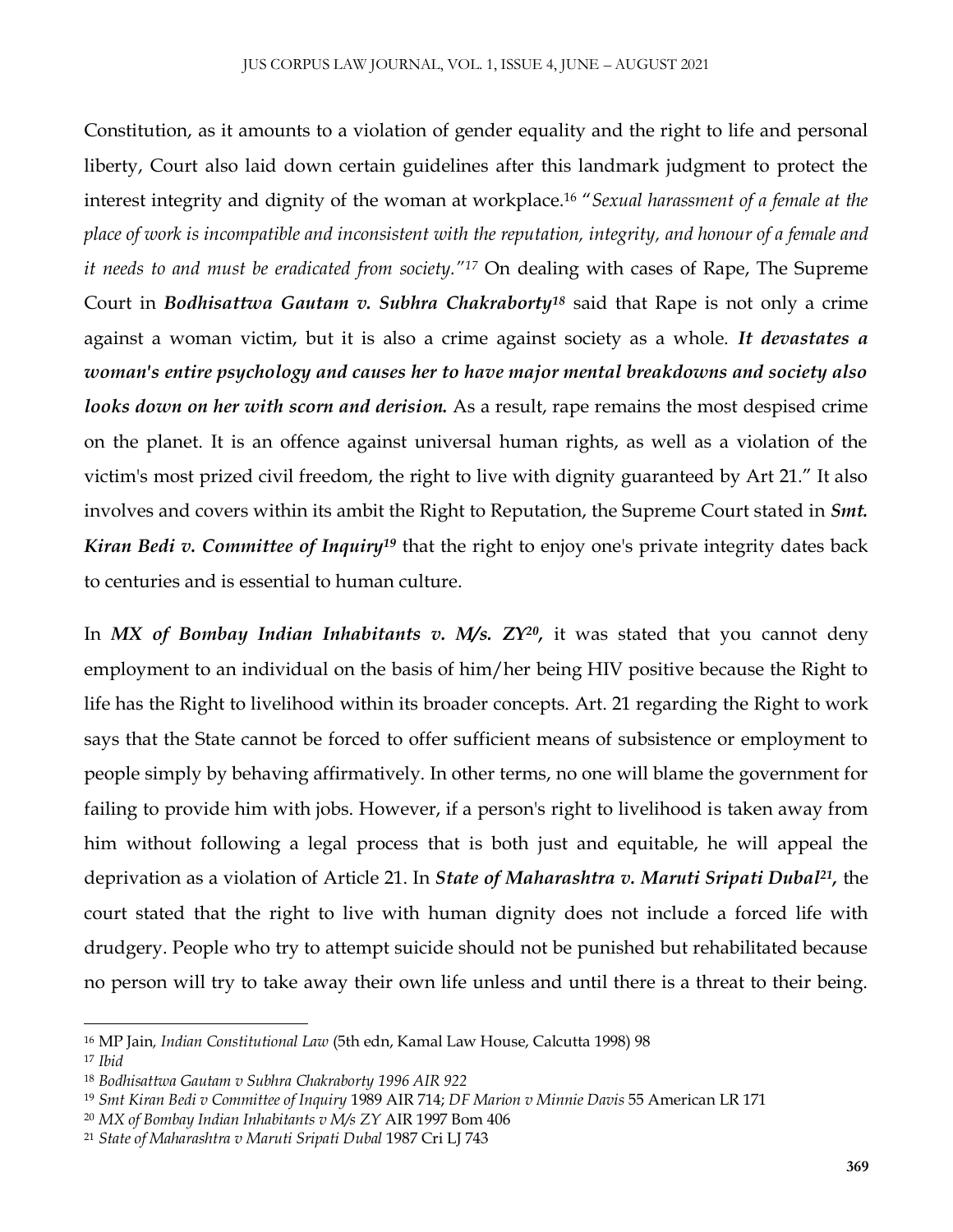These are just a handful of areas where Art.21 has been expanded but there are other areas as well, like Right to Shelter, where the court ruled that the difference between an animal and human is that animal's need protection for their body and humans needs an accommodation to live and protect oneself too. Art. 21 includes Right against Honour Killing, as the right to get married to a person of your choice is a decision of a major and no caste or people can amidst it<sup>22</sup>. The court also ruled that the death penalty does not violate Art. 21, as it is according to a procedure established by law, and one gets the death penalty only in rarest of rare cases.<sup>23</sup>

The scope of Art.21 has broadened itself more than what our Drafters thought or visioned while drafting this Article 21, they must be greatly proud and happy that Art.21 has always been applied in its truest and most effective sense for the justice of its people.

### **CAN THE JUDICIARY INVOKE THE RIGHT TO HEALTH TO DEMAND A MORE VIGOROUS RESPONSE TO COVID-19?**

The crisis that not only India but the whole world is facing right now, COVID-19, has taken a toll over the entire population at this instance, the right under Art.21 needs to come up and take a stand for the protection of citizens and non-citizens, and judiciary being the custodian and the guardian for the rights of the citizens has the duty to take a stand and speak up when the Fundamental rights are getting breached or violated. Right to Heath is a part of Art. 21 as stated in *Consumer Education and Research Centre versus Union of India*. The Supreme Court of India should make sure that Union Government and State Governments are responding to the current crisis with much vigilance and keep a check on the Fundamental Right of Right to Health to its people. In the landmark case of *Navtej Singh Johar<sup>24</sup>* Supreme Court held that Court can not only impose negative obligations on State to do or refrain from doing something, but it can also put positive obligations on State to take the required and adequate measures for the safety and protection of citizens, for ensuring Right to Health, State cannot say that they are not able to provide medical assistance due to lack of financial resources, because the health of its citizens is the fundamental and the most primary duty of any

<sup>22</sup> *Surjit Kumar v State of UP* AIR 2002 NOC 265

<sup>23</sup> *Bachan Singh v State of Punjab* AIR 1980 SC 898

<sup>24</sup> *Navtej Singh Johar v Union of India* (2018) 10 SCC 1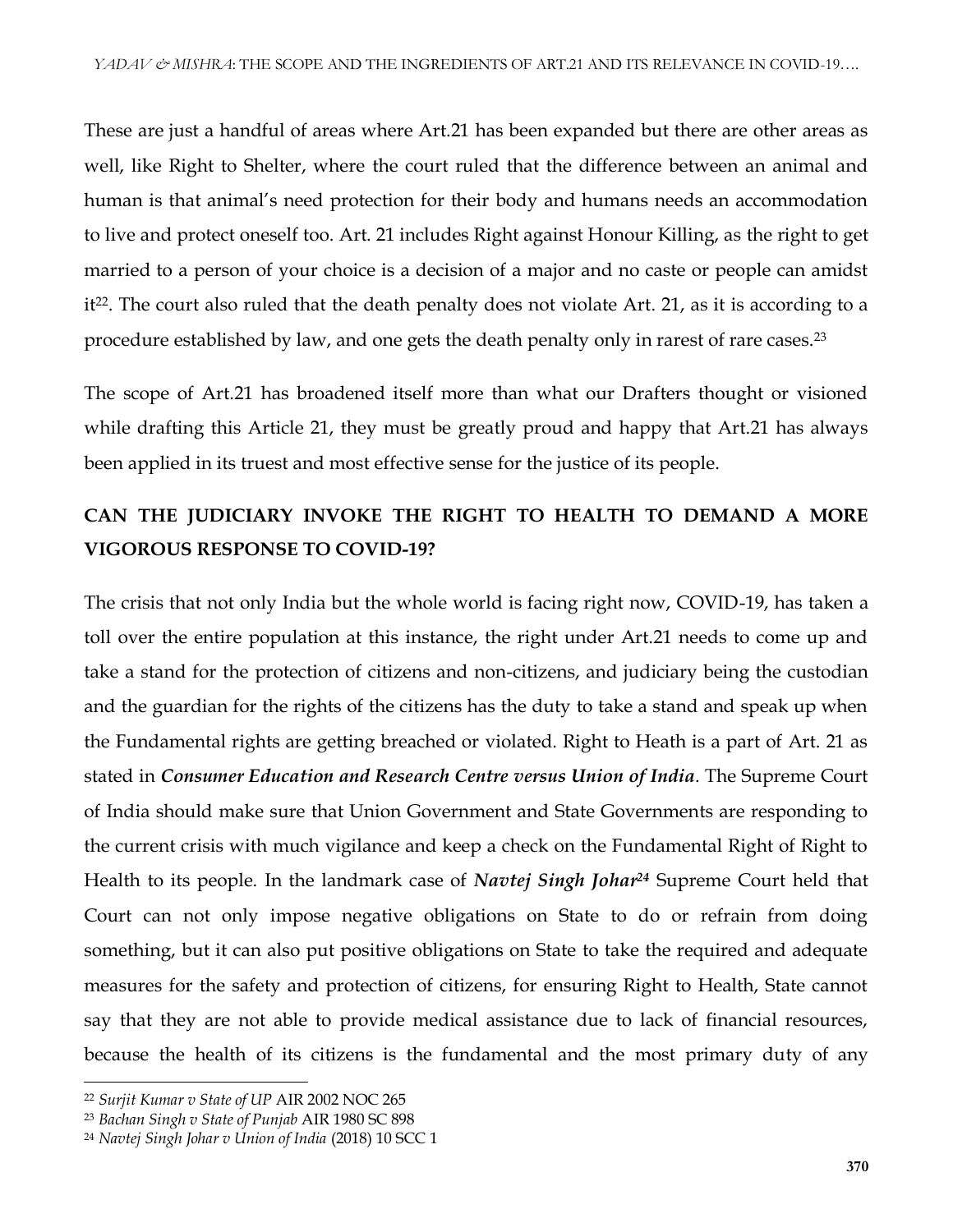Government. And Right to Health is synonymous with the Right to life. But today at the current crisis patients are dying due to critical conditions which are somewhat hampering their Right to Health, as the country's healthcare facilities are not able to meet the margin to reach each and every individual. Hospitals are facing the issue of lack of beds, lack of PPE kits for doctors, and lack of medicinal assistance is becoming an obstacle for people to get their Right to Health. But apart from these obstacles, private hospitals are denying this right to health on a purposive basis, for instance, in Jharkhand, a 61-year-old woman died because she needed to undergo urgent dialysis, but the private hospital waited for her covid report before giving her medical assistance which resulted in her death. The Alappuzha Government Medical College Hospital denied treatment to a person, who was in urgent need to undergo cardiac surgery because of the non-availability of COVID reports, which violated her Right to life under Art.21 as she died due to such negligent behaviour. The reports reveal that in every State more than 50 patients have died due to non-timely treatment or due to non-availability of Covid reports. The people who have suffered the most among this counting are the pregnant women, who undergo labour pain and many died because of shifting from one hospital to another. When it comes to assigning obligations to Private Hospitals, it is clear that the Central Government and State Governments are both responsible for compensating Private Hospitals for delays in supplying oxygen and crucial drugs caused by Government officials. Though private/non-government hospitals are not controlled by the government, they serve public duties and responsibilities and are subject to the government's deep and persuasive supervision, as evidenced by the current COVID-19 pandemic crisis. Supreme Court in *R.D. Shetty v. International Airport Authority of India & Ors.<sup>25</sup>* and *Ajay Hasiav v. Khalid Mujib<sup>26</sup>* has held that under Article 12 of the Constitution, Private Hospitals can be construed as an instrumentality of State, and they can be held accountable and also liable to pay compensation by the Supreme Court or the High Courts while exercising writ jurisdiction for any form of medical negligence on their part. Besides that, the victim has the right to seek compensation and damages from the Consumer Forum or Civil Courts.

<sup>25</sup> *RD Shetty v International Airport Authority of India & Ors* (1979) 3 SCC 489

<sup>26</sup> *Ajay Hasiav v Khalid Mujib* (1981) 1 SCC 722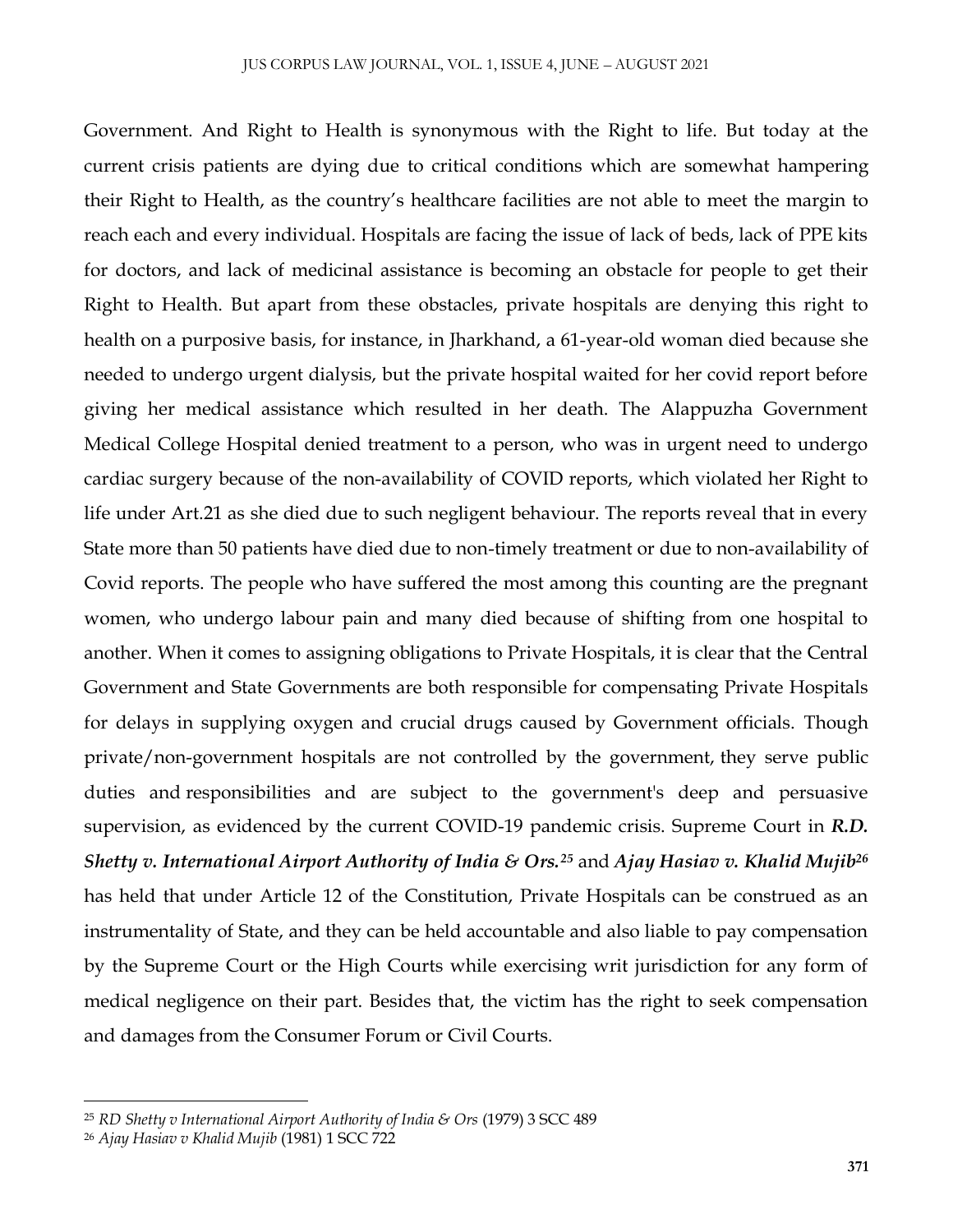Supreme Court urged the State to make more testing labs available for COVID-19 and largescale quarantine centres for the COVID patients*.* The vaccination drive should be expanded to increase the availability of vaccines and to make them available to the maximum number of people. And if the Government does not make any representation in full speed for the implementation of such steps, then Court will be forced to take vigorous response under Constitutional responsibility towards its citizens in order to protect the right to health under Art.21. Delhi High Court also stated that health is not a privilege of only a few and it is no luxury and hence poor should not be denied the tests and vaccines just because of them being incapable of paying the amount. Bombay High Court stated that no individual even a non-COVID patient who is in critical need of medical assistance should be denied treatment.

The Government needs to realise that while giving attention to COVID patients they cannot ignore the non-COVID patients who are in urgent need of medical assistance*, life is a life and we cannot discriminate as to whose life is more important than the other*. The right to health is a fundamental right and each individual deserves that right. The fear of COVID is one issue but the Government should not go to that level where they have to question democracy and Fundamental Rights.

#### **CONCLUSION**

The researcher wants to conclude on a note, that Art. 21 is the heart and soul of Fundamental Rights and definitely one of the most important human rights. The relevance and its everincreasing importance can be seen even in COVID days where the Supreme Court and High Courts have upheld the importance of Art.21 saying that Life is Life, and the Life of all individuals is equal and you cannot decide whom to save and whom not to. Art 21 covers within its ambit, the right to reputation, right to noise-free environment, right to a healthy environment, right against sexual harassment and Rape, right to life, personal liberty, and dignity, right to medical care, right to livelihood, right to shelter, right to social security, right to privacy, right against illegal detention, right to a fair trial, and even more which have been explored when the cases come and the Courts look through them from all perspectives providing justice and a fair trial.